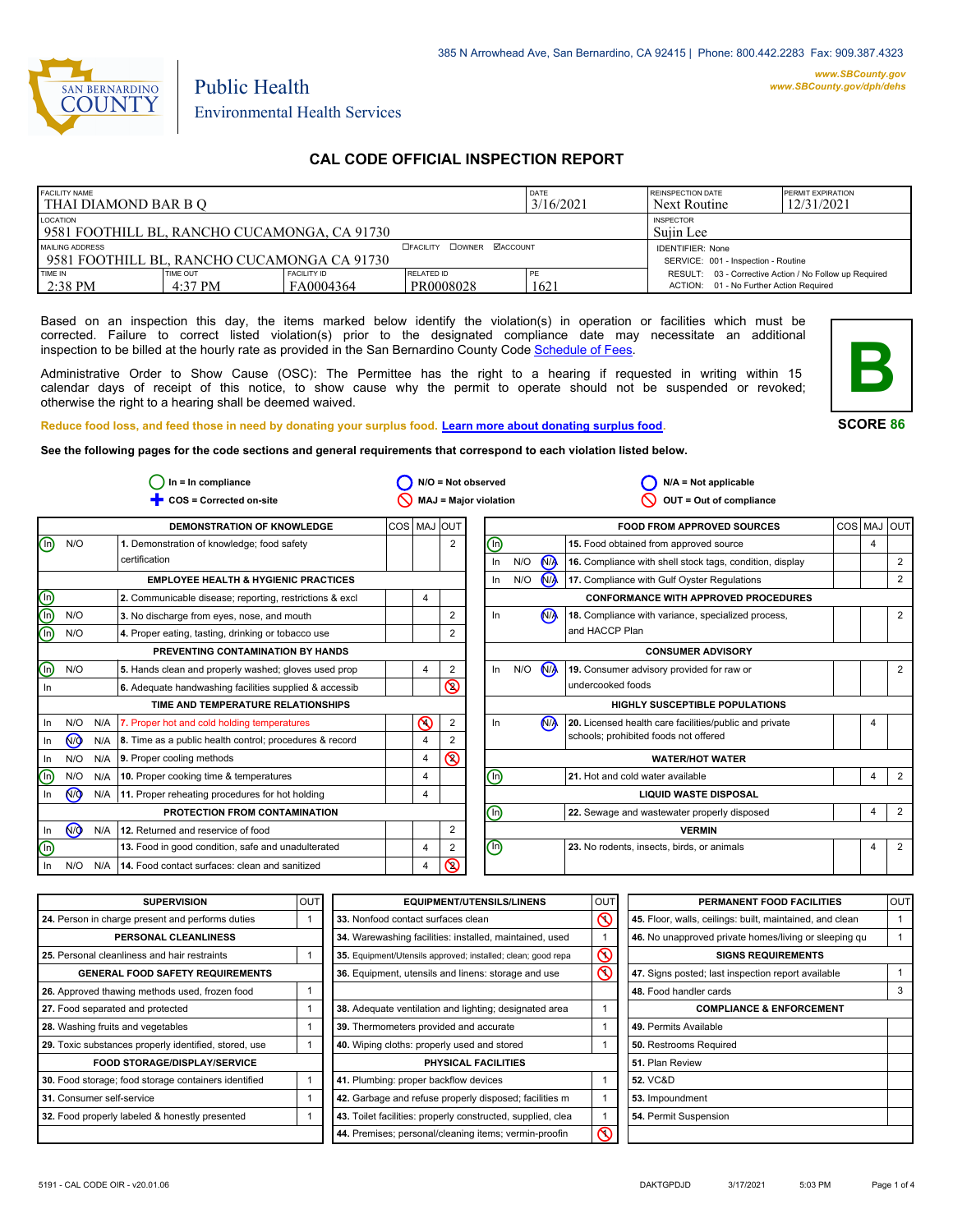

## **CAL CODE OFFICIAL INSPECTION REPORT**

| FACILITY NAME      | THAI DIAMOND BAR B Q                                                                                        |                                                                                                                                                                                                                                                                                                                                                                                                                                                                                                                                                                                                                                                                                                                                          | DATE<br>3/16/2021             |              |            |
|--------------------|-------------------------------------------------------------------------------------------------------------|------------------------------------------------------------------------------------------------------------------------------------------------------------------------------------------------------------------------------------------------------------------------------------------------------------------------------------------------------------------------------------------------------------------------------------------------------------------------------------------------------------------------------------------------------------------------------------------------------------------------------------------------------------------------------------------------------------------------------------------|-------------------------------|--------------|------------|
| <b>LOCATION</b>    | 9581 FOOTHILL BL, RANCHO CUCAMONGA, CA 91730                                                                |                                                                                                                                                                                                                                                                                                                                                                                                                                                                                                                                                                                                                                                                                                                                          | <b>INSPECTOR</b><br>Sujin Lee |              |            |
|                    |                                                                                                             | 7. PROPER HOT AND COLD HOLDING TEMPERATURES                                                                                                                                                                                                                                                                                                                                                                                                                                                                                                                                                                                                                                                                                              |                               | <b>MAJOR</b> | $\sqrt{N}$ |
| <b>POINTS</b><br>Д | Compliance date not specified<br>Not In Compliance<br>Violation Reference - HSC -<br>113996, 113998, 114037 | Inspector Comments: 1. Measured cooked boba at 66.7 F. This potentially hazardous food (PHF) was<br>observed stored without temperature and/or time control on a work table. Per PIC, this PHF was cooked and<br>stored on the work table one hour prior to the inspection.<br>Corrected on site. The PIC moved the cooked boba inside a refrigerator.<br>2. Measured rice at 116 F inside a rice cooker. Note: The rice on the bottom of the rice cooker was measured<br>above 135 F. Per PIC, the top portion of PHF was transfered from another rice cooker one hour prior to the<br>inspection.<br>Corrected on site. The PIC reheated the rice above 165 F.<br>Maintain temperatures of PHFs at or below 41 F or at or above 135 F. |                               |              |            |
|                    |                                                                                                             | Violation Description: Potentially hazardous foods shall be held at or below 41F or at or above 135F. (113996, 113998, 114037, 114343(a))                                                                                                                                                                                                                                                                                                                                                                                                                                                                                                                                                                                                |                               |              |            |

**More Information: [http://www.sbcounty.gov/uploads/dph/dehs/Depts/EnvironmentalHealth/FormsPublications/Food\\_Danger\\_Zone.pdf](http://www.sbcounty.gov/uploads/dph/dehs/Depts/EnvironmentalHealth/FormsPublications/Food_Danger_Zone.pdf)**

## **6. ADEQUATE HANDWASHING FACILITIES SUPPLIED & ACCESSIBLE**

| <b>POINTS</b> | Compliance date not specified                     | Inspector Comments: Observed two-tier stainless steel cart blocking the handwashing sink.                                   |
|---------------|---------------------------------------------------|-----------------------------------------------------------------------------------------------------------------------------|
| ∽             | <b>Not In Compliance</b><br>Violation Reference - | Move the cart away from the handwashing sink. Handwashing sink shall not be obstructed or inaccessible for<br>employee use. |
|               |                                                   | Corrected on site. The person in charge (PIC) moved the cart away from the handwashing sink.                                |

**Violation Description:** Handwashing soap and towels or drying device shall be provided in dispensers; dispensers shall be maintained in good repair. (113953.2) Adequate facilities shall be provided for hand washing. (113953, 113953.1, 114067(f)). Handwashing sink is not separated from a warewashing sink by a 6 inch high metal splashguard or 24 inch separation. (113953) Handwashing sinks shall not be obstructed, inaccessible, used improperly or kept

## **9. PROPER COOLING METHODS**

**Compliance date not specified POINTS**

**Not In Compliance Violation Reference - HSC - 114000 2**

unclean. (113953.1)

**Inspector Comments:** Observed cooked pork stored in an approximately 6" stainless container with plastic wrap covered on a bottom shelf of a work table. Per PIC, this PHF has been cooling for 1 hour and 40 minutes. Internal temperature of the PHF was measured at 116 F.

Remove the plastic wrap when cooling. Ensure all PHFs are rapidly cooled from 135F to 70F in two (2) hours or less, and then from 70F to 41F, in a total of six (6) hours or less. Utilize one or more approved cooling methods below:

- 1. Using shallow pans (recommend using heat-conductive pans)
- 2. Separating food into smaller or thinner portions
- 3. Using rapid cooling equipment such as chill blasters
- 4. Using containers that facilitate heat transfer
- 5. Adding ice as an ingredient
- 6. Using ice paddles
- 7. Placing containers in an ice bath, stirring food frequently

Corrected on site. The PIC portioned cooked pork in a smaller container and stored the container on ice.

**Violation Description:** All potentially hazardous food shall be RAPIDLY cooled from 135F to 70F, within 2 hours, and then from 70F to 41 F, within 4 hours. Cooling shall be by one or more of the following methods: in shallow containers; separating food into smaller portions; adding ice as an ingredient; using an ice bath; stirring frequently; using rapid cooling equipment; or, using containers that facilitate heat transfer. PHF is to be cooled within 4 hours to 41F if prepared from ingredients at ambient temperature. Deliveries of PHF is to be cooled to below 41F within 4 hours if received between 41F to 45F.

**More Information: [http://www.sbcounty.gov/uploads/dph/dehs/Depts/EnvironmentalHealth/FormsPublications/cooling\\_hot\\_food\\_safely.pdf](http://www.sbcounty.gov/uploads/dph/dehs/Depts/EnvironmentalHealth/FormsPublications/cooling_hot_food_safely.pdf)**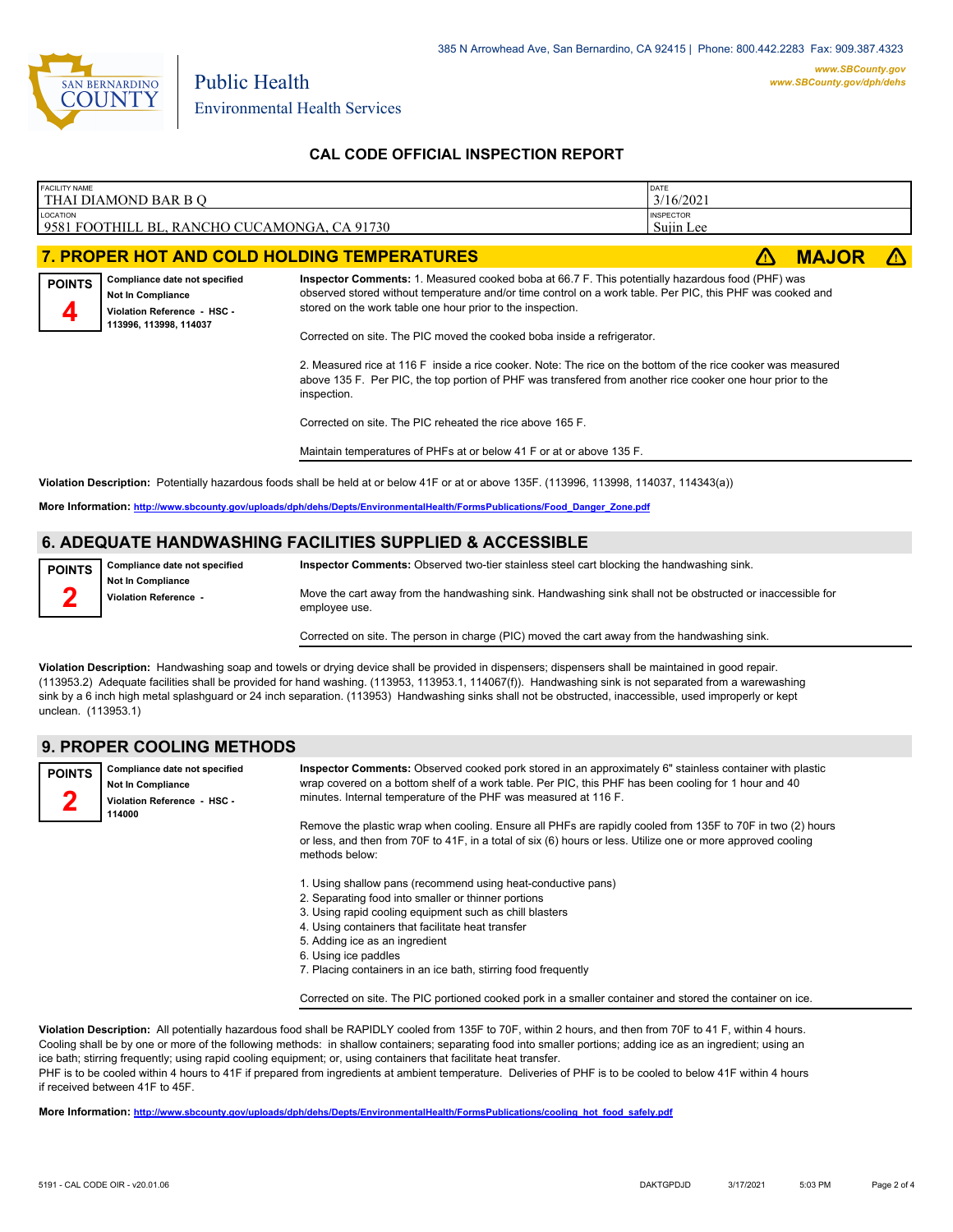

## **CAL CODE OFFICIAL INSPECTION REPORT**

| <b>FACILITY NAME</b>                                                         | DATE                          |
|------------------------------------------------------------------------------|-------------------------------|
| l THAI DIAMOND BAR B O                                                       | 3/16/2021                     |
| LOCATION<br>9581<br>CA 91730<br>' FOOTHILL<br>CHO CUCAMONGA.<br>`BL.<br>RANC | <b>INSPECTOR</b><br>Suiin Lee |

### **14. FOOD CONTACT SURFACES: CLEAN AND SANITIZED**

**Compliance date not specified Not In Compliance Violation Reference - HSC - 113984(e), 114097, 114099 POINTS 2 Inspector Comments:** Observed accumulation of black mold-like substance on exterior and interior parts of deflector inside the ice machine. Maintain the deflector inside the ice machine cleaned and sanitized free from mold-like substance.

**Violation Description:** All food contact surfaces of utensils and equipment shall be clean and sanitized. (113984(e), 114097, 114099.1, 114099.4, 114099.6, 114101 (b-d), 114105, 114109, 114111, 114113, 114115 (a, b, d), 114117, 114125(b), 114135, 114141)

**More Information: <http://www.sbcounty.gov/uploads/dph/dehs/Depts/EnvironmentalHealth/FormsPublications/TowelSanitizingSolution.pdf>**

## **33. NONFOOD-CONTACT SURFACES CLEAN**

| <b>POINTS</b> | Compliance date not specified                                         | Inspector Comments: 1. Observed accumulation on grease on the light switch inside the dry storage area.                            |  |
|---------------|-----------------------------------------------------------------------|------------------------------------------------------------------------------------------------------------------------------------|--|
|               | <b>Not In Compliance</b><br>Violation Reference - HSC -<br>114115 (c) | 2. Observed accumulation of grease on the air curtain.                                                                             |  |
|               |                                                                       | 3. Observed accumulation of dust on all air vents in the kitchen.                                                                  |  |
|               |                                                                       | 4. Observed accumulation of dust on a white fan.                                                                                   |  |
|               |                                                                       | 5. Observed accumulation of dust on the fan quard inside the Jordon freezer.                                                       |  |
|               |                                                                       | 6. Observed accumulation of dust on shelves throughout the facility including but not limited shelf above the<br>handwashing sink. |  |

Maintain all nonfood-contact surfaces in a clean and sanitary condition.

**Violation Description:** All nonfood contact surfaces of utensils and equipment shall be clean. (114115 (c))

## **35. EQUIPMENT/UTENSILS - APPROVED; INSTALLED; CLEAN; GOOD REPAIR, CAPACITY**

**POINTS 1**

**POINTS 1**

**Compliance date not specified Not In Compliance Violation Reference - HSC - 114130, 114130.1, 114130** freezer. 2. Observed broken gaskets inside the Jordon freezer.

**Inspector Comments:** 1. Observed cooked chicken stored inside a broken plastic container in Jordon

Replace/repair the broken container and gaskets.

**Violation Description:** All utensils and equipment shall be fully operative and in good repair. (114175). All utensils and equipment shall be approved, installed properly, and meet applicable standards. (114130, 114130.1, 114130.2, 114130.3, 114130.4, 114130.5, 114132, 114133, 114137, 114139, 114153, 114155, 114163, 114165, 114167, 114169, 114177, 114180, 114182)

#### **36. EQUIPMENT, UTENSILS AND LINENS: STORAGE AND USE**

**Inspector Comments:** 1. Observed clean bowls and lids stored on shelf that is peeling and accumulated with grease above the preparation sink.

**Not In Compliance Violation Reference - HSC - 114074, 114081, 114119**

**Compliance date not specified**

2. Observed a knife magnet holder to be accumulated with debris. Knives were not observed stored on the holder.

Ensure all food contact surfaces are stored as to protect from contamination.

**Violation Description:** All clean and soiled linen shall be properly stored; non-food items shall be stored and displayed separate from food and food-contact surfaces. (114185.3 - 114185.4)Utensils and equipment shall be handled and stored so as to be protected from contamination. (114074 - 114075, 114081, 114119, 114121, 114161, 114178, 114179, 114083, 114185, 114185.2, 114185.5) Pressurized cylinders must be securely fastened to a rigid structure. (114172)